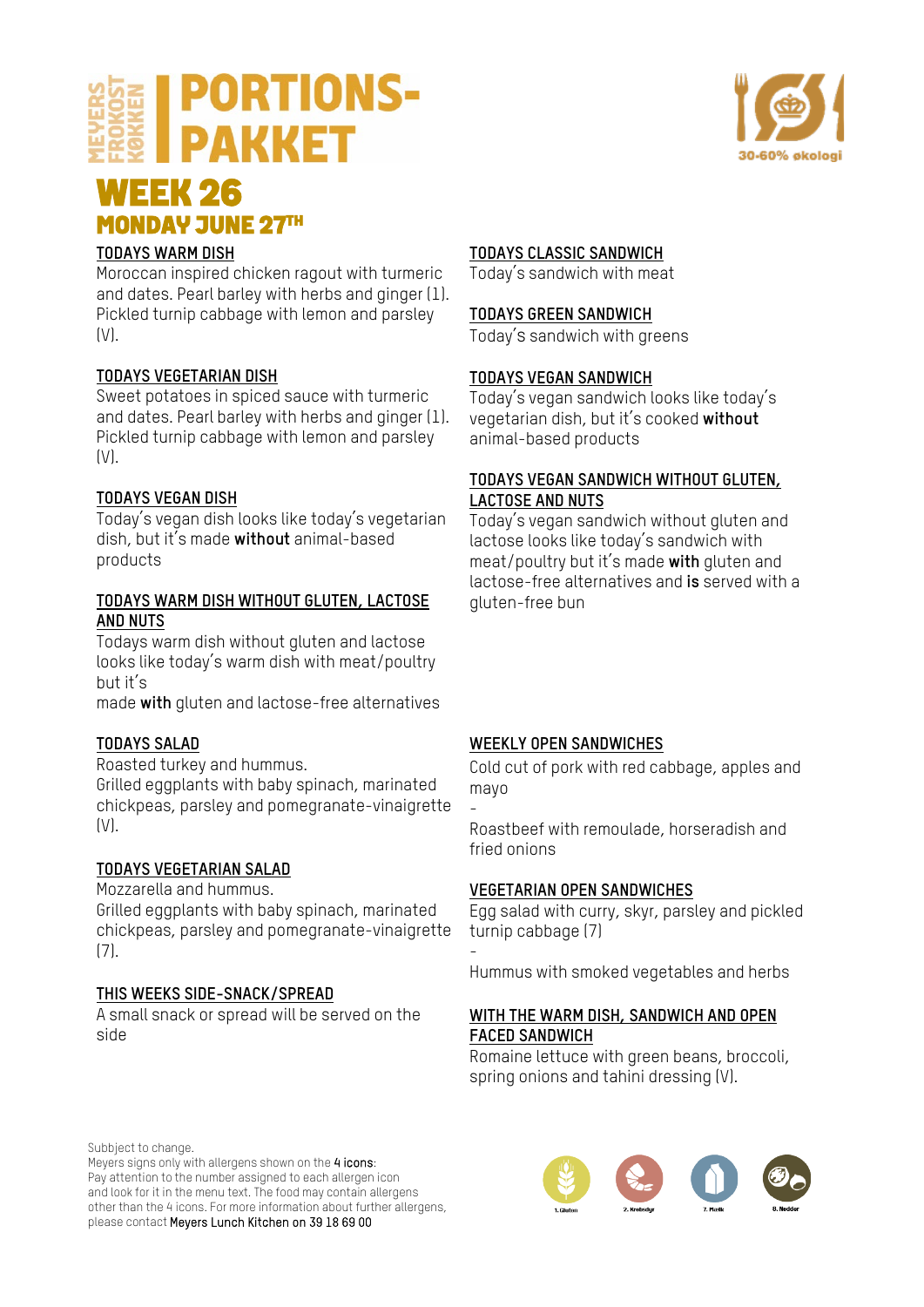



#### **TODAYS WARM DISH**

Pork roast sandwich with crispy pork rinds. Pickled red cabbage and freshly sliced red cabbage (V). Sourdough bun, pickled cucumbers and dijonnaise (1).

#### **TODAYS VEGETARIAN DISH**

Organic celeriac patty with smoked bay leaves salt. Pickled red cabbage and freshly sliced red cabbage (V).

#### **TODAYS VEGAN DISH**

Today's vegan dish looks like today's vegetarian dish, but it's made **without** animal-based products

#### **TODAYS WARM DISH WITHOUT GLUTEN, LACTOSE AND NUTS**

Todays warm dish without gluten and lactose looks like today's warm dish with meat/poultry but it's made **with** gluten and lactose-free alternatives

#### **TODAYS SALAD**

Roasted pork and pesto. Pearl barley and endive with salad cheese, chervil, cucumber and toasted, chopped hazelnuts (1, 7, 8).

#### **TODAYS VEGETARIAN SALAD**

Boiled organic eggs and pesto. Pearl barley and endive with salad cheese, chervil, cucumber and toasted, chopped hazelnuts (1, 7, 8).

#### **THIS WEEKS SIDE-SNACK/SPREAD**

A small snack or spread will be served on the side

#### **TODAYS CLASSIC SANDWICH**

Today's sandwich with meat

#### **TODAYS GREEN SANDWICH**

Today's sandwich with greens

#### **TODAYS VEGAN SANDWICH**

Today's vegan sandwich looks like today's vegetarian dish, but it's cooked **without** animal-based products

#### **TODAYS VEGAN SANDWICH WITHOUT GLUTEN, LACTOSE AND NUTS**

Today's vegan sandwich without gluten and lactose looks like today's sandwich with meat/poultry but it's made **with** gluten and lactose-free alternatives and **is** served with a gluten-free bun

#### **WEEKLY OPEN SANDWICHES**

Cold cut of pork with red cabbage, apples and mayo

- Roastbeef with remoulade, horseradish and fried onions

#### **VEGETARIAN OPEN SANDWICHES**

Egg salad with curry, skyr, parsley and pickled turnip cabbage (7)

- Hummus with smoked vegetables and herbs

#### **WITH THE WARM DISH, SANDWICH AND OPEN FACED SANDWICH**

Crudité of radishes and carrots with lemon, parsley and lettuce (V).

Subbject to change.

Meyers signs only with allergens shown on the 4 icons: Pay attention to the number assigned to each allergen icon and look for it in the menu text. The food may contain allergens other than the 4 icons. For more information about further allergens, please contact Meyers Lunch Kitchen on 39 18 69 00

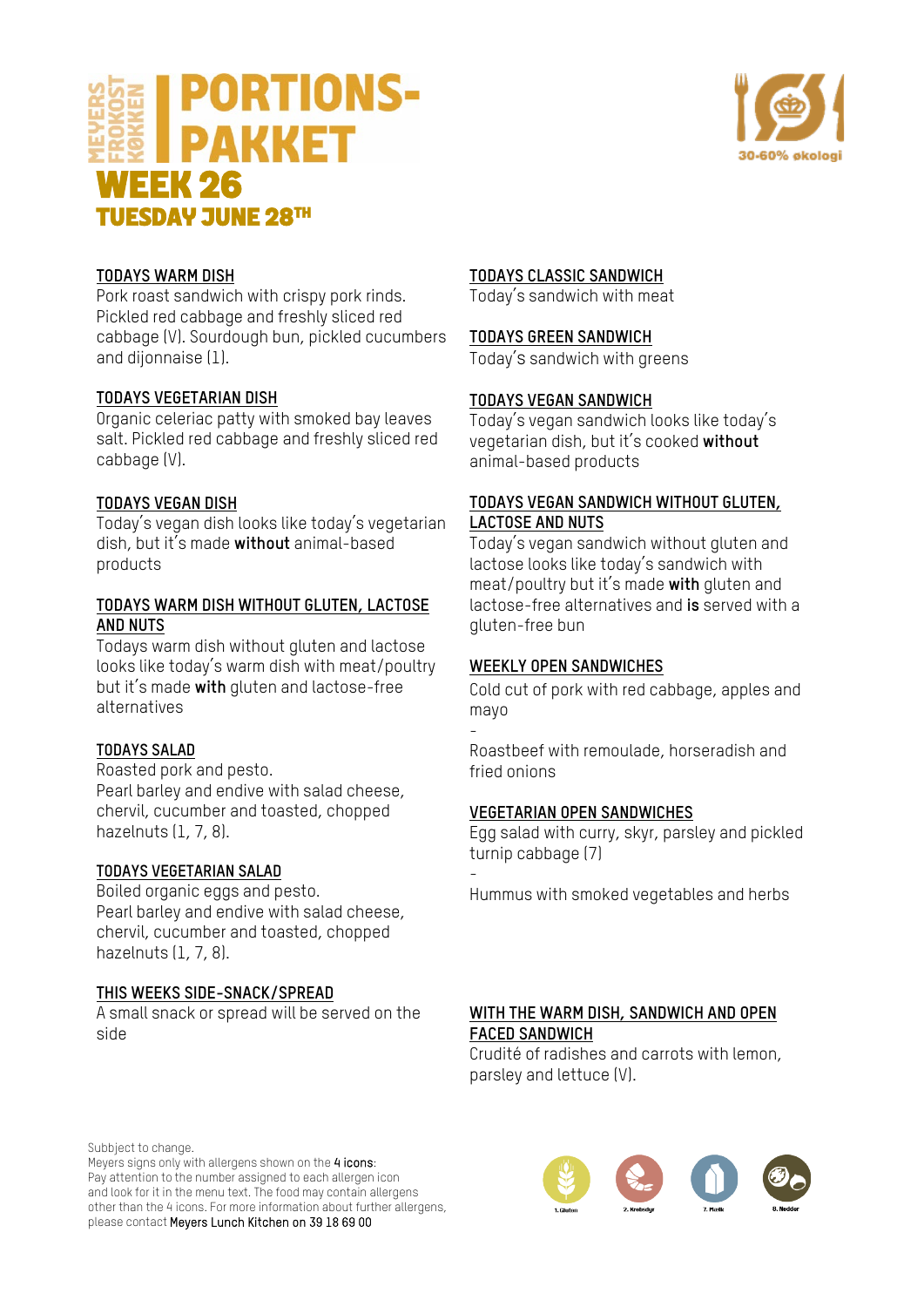## **PORTIONS-PAKKET WEEK 26 WEDNESDAY JUNE 29TH**



#### **TODAYS WARM DISH**

Turkey in red curry with ginger and squash. Brown rice with fried onions (V). Salsa with tomato, pickled jalapeños, lime and cilantro (V).

#### **TODAYS VEGETARIAN DISH**

Lentil stew with mushrooms, parsley, spinach and baked garlic (V). Brown rice with fried onions (V). Salsa with tomato, pickled jalapeños, lime and cilantro (V).

#### **TODAYS VEGAN DISH**

Today's vegan dish looks like today's vegetarian dish, but it's made **without** animal-based products

#### **TODAYS WARM DISH WITHOUT GLUTEN, LACTOSE AND NUTS**

Todays warm dish without gluten and lactose looks like today's warm dish with meat/poultry but it's made **with** gluten and lactose-free alternatives

#### **TODAYS SALAD**

Chicken breast and cauliflower puree. Pearl barley, grated cauliflower, almonds, lemon and parsley (1, 8, V)

#### **TODAYS VEGETARIAN SALAD**

Smoked vegetables and cauliflower puree. Pearl barley, grated cauliflower, almonds, lemon and parsley (1, 8, V).

#### **THIS WEEKS SIDE-SNACK/SPREAD**

A small snack or spread will be served on the side

#### **TODAYS SHOT**

Cranberries, carrot, beetroot and apple (V).

Subbject to change.

Meyers signs only with allergens shown on the 4 icons: Pay attention to the number assigned to each allergen icon and look for it in the menu text. The food may contain allergens other than the 4 icons. For more information about further allergens, please contact Meyers Lunch Kitchen on 39 18 69 00

#### **TODAYS CLASSIC SANDWICH**

Today's sandwich with meat

#### **TODAYS GREEN SANDWICH**

Today's sandwich with greens

#### **TODAYS VEGAN SANDWICH**

Today's vegan sandwich looks like today's vegetarian dish, but it's cooked **without** animal-based products

#### **TODAYS VEGAN SANDWICH WITHOUT GLUTEN, LACTOSE AND NUTS**

Today's vegan sandwich without gluten and lactose looks like today's sandwich with meat/poultry but it's made **with** gluten and lactose-free alternatives and **is** served with a gluten-free bun

#### **WEEKLY OPEN SANDWICHES**

Cold cut of pork with red cabbage, apples and mayo

- Roastbeef with remoulade, horseradish and fried onions

#### **VEGETARIAN OPEN SANDWICHES**

Egg salad with curry, skyr, parsley and pickled turnip cabbage (7)

- Hummus with smoked vegetables and herbs

#### **WITH THE WARM DISH, SANDWICH AND OPEN FACED SANDWICH**

Potatoes with red salads and apple-vinaigrette (V).



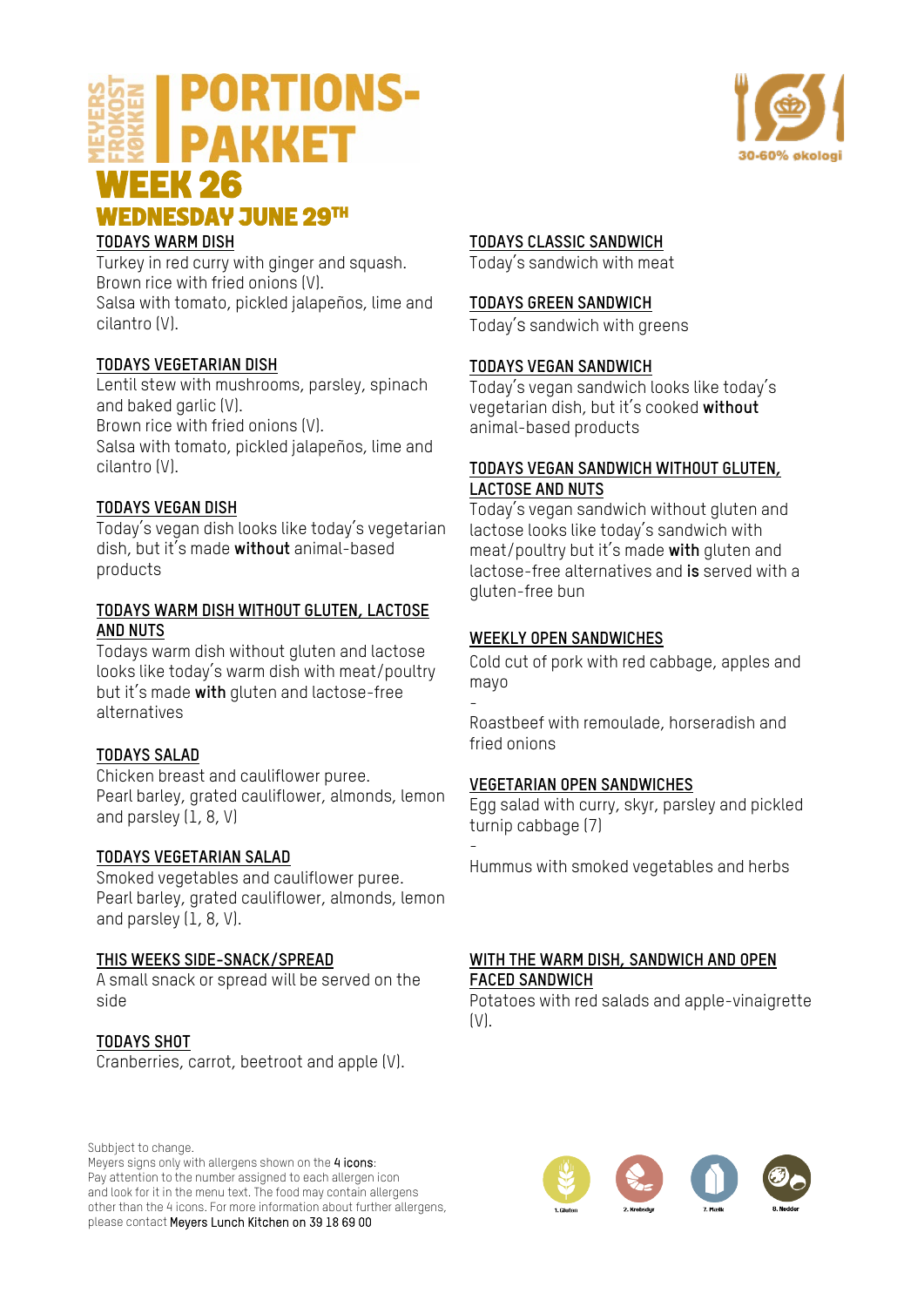![](_page_3_Picture_0.jpeg)

#### **TODAYS WARM DISH**

Fish cakes of cod and salmon with dill – 2 pr. Person (7). Boiled potatoes with kale (V). Tartare sauce and lemon (7).

#### **TODAYS VEGETARIAN DISH**

Nordic falafels with mushrooms, split peas, mild chili and apple (V). Boiled potatoes with kale (V). Tartare sauce and lemon (7).

#### **TODAYS VEGAN DISH**

Today's vegan dish looks like today's vegetarian dish, but it's made **without** animal-based products

#### **TODAYS WARM DISH WITHOUT GLUTEN, LACTOSE AND NUTS**

Todays warm dish without gluten and lactose looks like today's warm dish with meat/poultry but it's made **with** gluten and lactose-free alternatives

#### **TODAYS SALAD**

Baked salmon and crème fraiche with herbs. Baked fennel with tarragon, parsley, lentils, fresh peat and pear-dressing (7).

#### **TODAYS VEGETARIAN SALAD**

Fried oyster mushrooms and crème fraiche with herhs

Baked fennel with tarragon, parsley, lentils, fresh pear and pear-dressing (7).

#### **THIS WEEKS SIDE-SNACK/SPREAD**

A small snack or spread will be served on the side

#### **TODAYS CAKE**

Fragilité with chocolate (1, 7, 8).

#### **TODAYS CLASSIC SANDWICH**

Today's sandwich with meat

#### **TODAYS GREEN SANDWICH**

Today's sandwich with greens

#### **TODAYS VEGAN SANDWICH**

Today's vegan sandwich looks like today's vegetarian dish, but it's cooked **without** animal-based products

#### **TODAYS VEGAN SANDWICH WITHOUT GLUTEN, LACTOSE AND NUTS**

Today's vegan sandwich without gluten and lactose looks like today's sandwich with meat/poultry but it's made **with** gluten and lactose-free alternatives and **is** served with a gluten-free bun

#### **WEEKLY OPEN SANDWICHES**

Cold cut of pork with red cabbage, apples and mayo

- Roastbeef with remoulade, horseradish and fried onions

#### **VEGETARIAN OPEN SANDWICHES**

Egg salad with curry, skyr, parsley and pickled turnip cabbage (7)

- Hummus with smoked vegetables and herbs

#### **WITH THE WARM DISH, SANDWICH AND OPEN FACED SANDWICH**

Crispy salad of beans, tomatoes, cucumber and oregano (V).

![](_page_3_Picture_35.jpeg)

Meyers signs only with allergens shown on the 4 icons: Pay attention to the number assigned to each allergen icon and look for it in the menu text. The food may contain allergens other than the 4 icons. For more information about further allergens, please contact Meyers Lunch Kitchen on 39 18 69 00

![](_page_3_Figure_37.jpeg)

![](_page_3_Picture_38.jpeg)